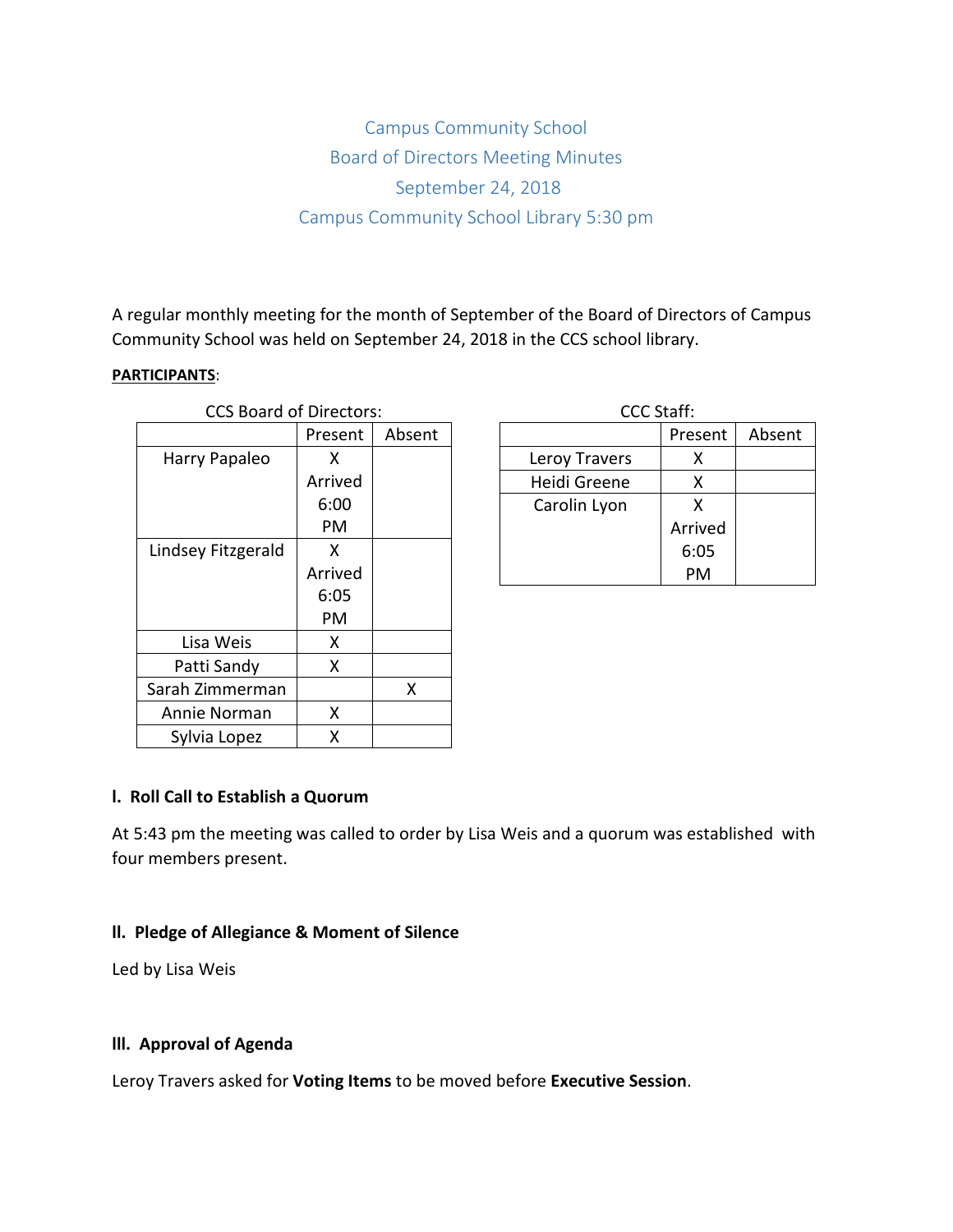A motion to approve the agenda with these changes was made by Annie Norman, seconded by Sylvia Lopez.

Approved: 4/0

# **lV. Public Comment**

Mayor Robin Christiansen of Dover entered the meeting as a guest. He invited everyone to a Welcome Dinner for our Japanese guests being hosted by the City of Dover.

## **V. Voting Items**

Mrs. Jennifer Boland was introduced. She talked about a proposed trip for CCS students and chaperones to Japan this summer. The group will depart on June 24 and return on July 10. She handed out a packet with these and other important dates. To date, four students, three parents and three staff members have committed to go on the trip. The last time this trip was taken, Jennifer took six students. Miki Smith is the person/travel agency Jennifer is working with to arrange details for the trip. The cost of the trip is \$3,500.00. All meals will be paid for with the exception of five lunches. Jennifer said that she will fully prepare the students for the rigor of the trip and will help the students pace/budget their money. There were several questions asked and answered about procedures and background checks. More details to follow.

A motion to approve the agenda was made by Sylvia Lopez, seconded by Annie Norman.

Approved: 4/0

Jennifer Boland talked about the Veterans Day observance on November 8. 2018.

Harry Papaleo entered the meeting at 6:00.

## **Vl. Executive Session**

A motion was made at 6:00 pm by Annie Norman and seconded by Harry Papaleo to go into executive session to discuss a legal matter.

Approved: 5/0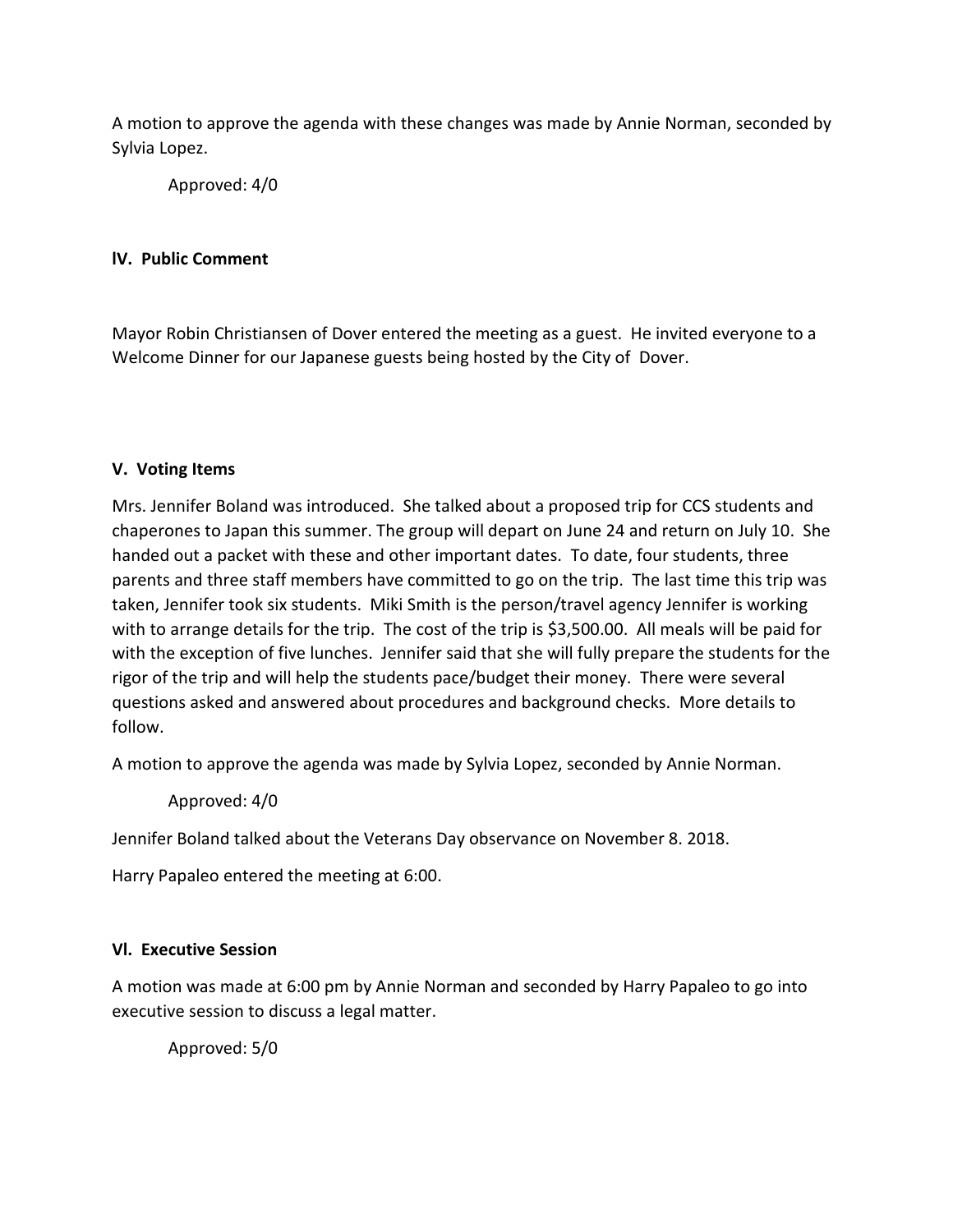A motion was made by Patti Sandy and seconded by Annie Norman to come out of executive session at 6:03 pm.

Approved: 5/0

## **Vll. Approval of Minutes of Last Meeting**

Correct spelling of our new board member is Sylvia Lopez, not Pabon.

Add that Campus Community School is one of only 17 school libraries in the state system in the Delaware Library Catalog.

Motion to approve August minutes with corrections was made by Annie Norman and seconded by Sylvia Lopez.

Approved: 5/0

Lindsey Fitzgerald entered the meeting at 6:05 pm.

Harry Papaleo left the meeting at 6:05 to attend the Finance meeting.

#### **Vlll. President's Report**

None

### **Vlll. Financial Report by Leroy Travers**

There are currently 410 students enrolled and 11 more have been invited in. Our budget is based on 425. A short discussion began with the question "Should we purposely overfill grades next year?" We will continue this discussion later.

## **lX. Head of School Executive Report by Leroy Travers**

Transportation is going well. The new afterschool A.C.E.S. program has about 50 students per day attending and is running smoothly. The new student orientations went well. The 5<sup>th</sup> grade parent orientation was new this year and we will continue it in the future since it was well received. The regular new student orientation was also successful. Mr. Travers said that a board training that is required every three years will be scheduled with Paul soon.

### **X. Information Items**